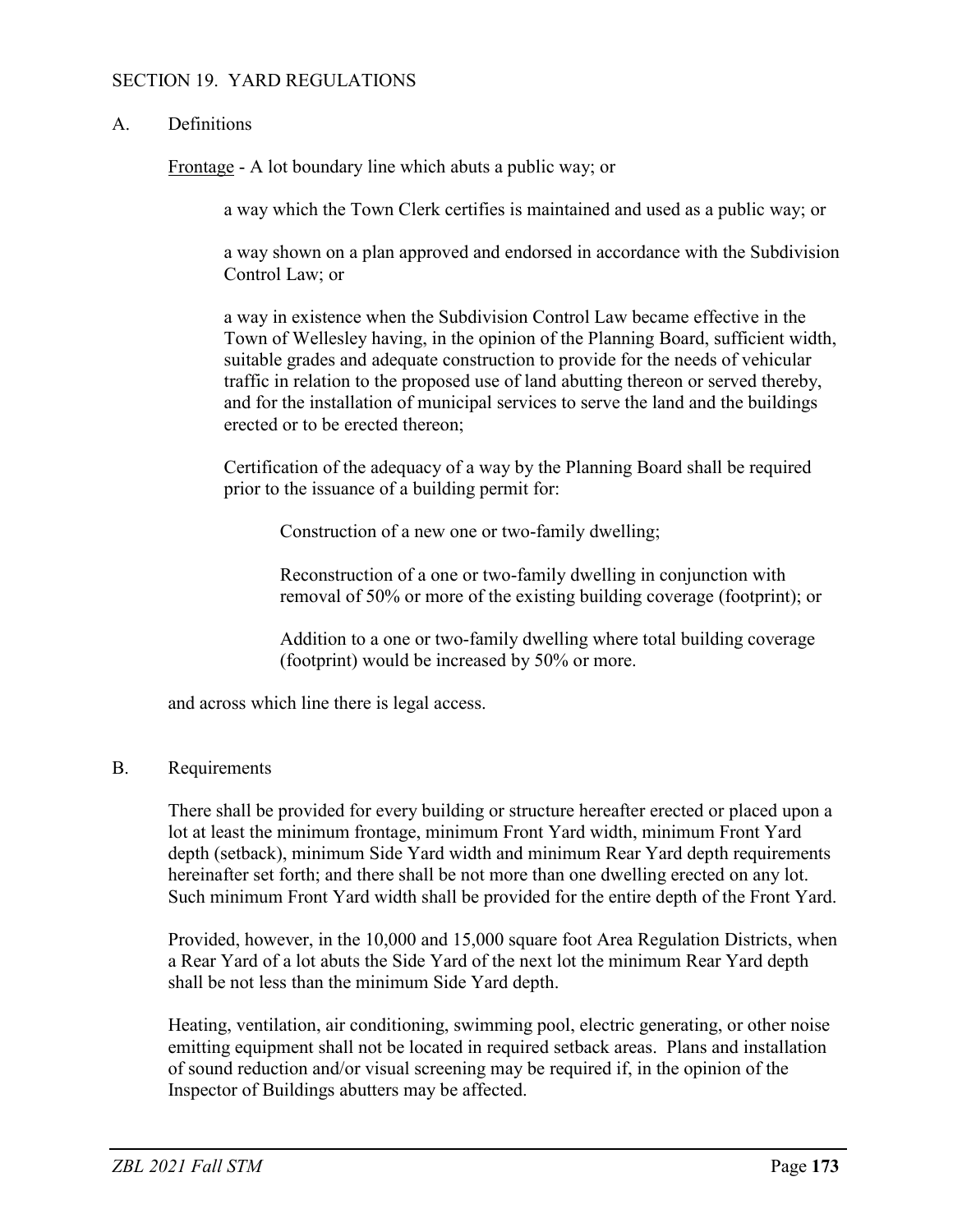Where the entrance of an attached or detached garage, built in conjunction with a One-Unit Dwelling faces a property boundary line other than the street line there shall be a minimum distance of 30 feet from the garage entrance to that line. The intent of this requirement is to ensure adequate area for vehicles entering and exiting the garage.

Table 1 is applicable to lots recorded or endorsed on or before January 24, 1985 and to lots in the 10,000 square foot Area Regulation District recorded or endorsed after January 24, 1985 and prior to January 19, 1989.

Table 2 is applicable to lots recorded or endorsed after January 24, 1985 and to lots in the 10,000 square foot Area Regulation District, recorded or endorsed on or after January 19, 1989 and prior to April 9, 1997.

Table 3 is applicable to lots recorded or endorsed on or after April 8, 1997.

Lots recorded or endorsed after January 24, 1985 also shall be subject to a maximum Build Factor of 20.

| District          | 10,000             | 15,000             | 20,000  | 30,000             | 40,000  |
|-------------------|--------------------|--------------------|---------|--------------------|---------|
|                   | sq. ft.            | sq. ft.            | sq. ft. | sq. ft.            | sq. ft. |
|                   |                    |                    |         |                    |         |
|                   |                    |                    |         |                    |         |
| Minimum Frontage  |                    |                    |         |                    |         |
|                   | 60 ft.             | 60 ft.             | 60 ft.  | 60 ft.             | 60 ft.  |
|                   |                    |                    |         |                    |         |
| Minimum Front     |                    |                    |         |                    |         |
| Yard Width        |                    |                    |         |                    |         |
|                   | 60 ft.             | 60 ft.             | 60 ft.  | $60.$ ft.          | 60 ft.  |
|                   |                    |                    |         |                    |         |
| Minimum Front     |                    |                    |         |                    |         |
| Yard              |                    |                    |         |                    |         |
| Depth (Setback)   |                    |                    |         |                    |         |
|                   | $30 \text{ ft.}^*$ |                    | 30 ft.* |                    | 30 ft.* |
|                   |                    | $30 \text{ ft.}^*$ |         | $30 \text{ ft.}^*$ |         |
|                   |                    |                    |         |                    |         |
| Minimum Side Yard |                    |                    |         |                    |         |
| Width             | 20 ft.             | 20 ft.             | 20 ft.  | 20 ft.             | 20 ft.  |
|                   |                    |                    |         |                    |         |
| Minimum Rear Yard |                    |                    |         |                    |         |
| Depth             | 10 ft.             | 15 ft.             | 20 ft.  | 20 ft.             | 20 ft.  |

# TABLE 1

Provided however, that a lot having its only frontage on a curved street line having a sideline radius of less than 100 feet may have a reduced frontage upon the granting of a special permit in accordance with Section 25, and provided that:

a. The minimum frontage shall be 50 ft.;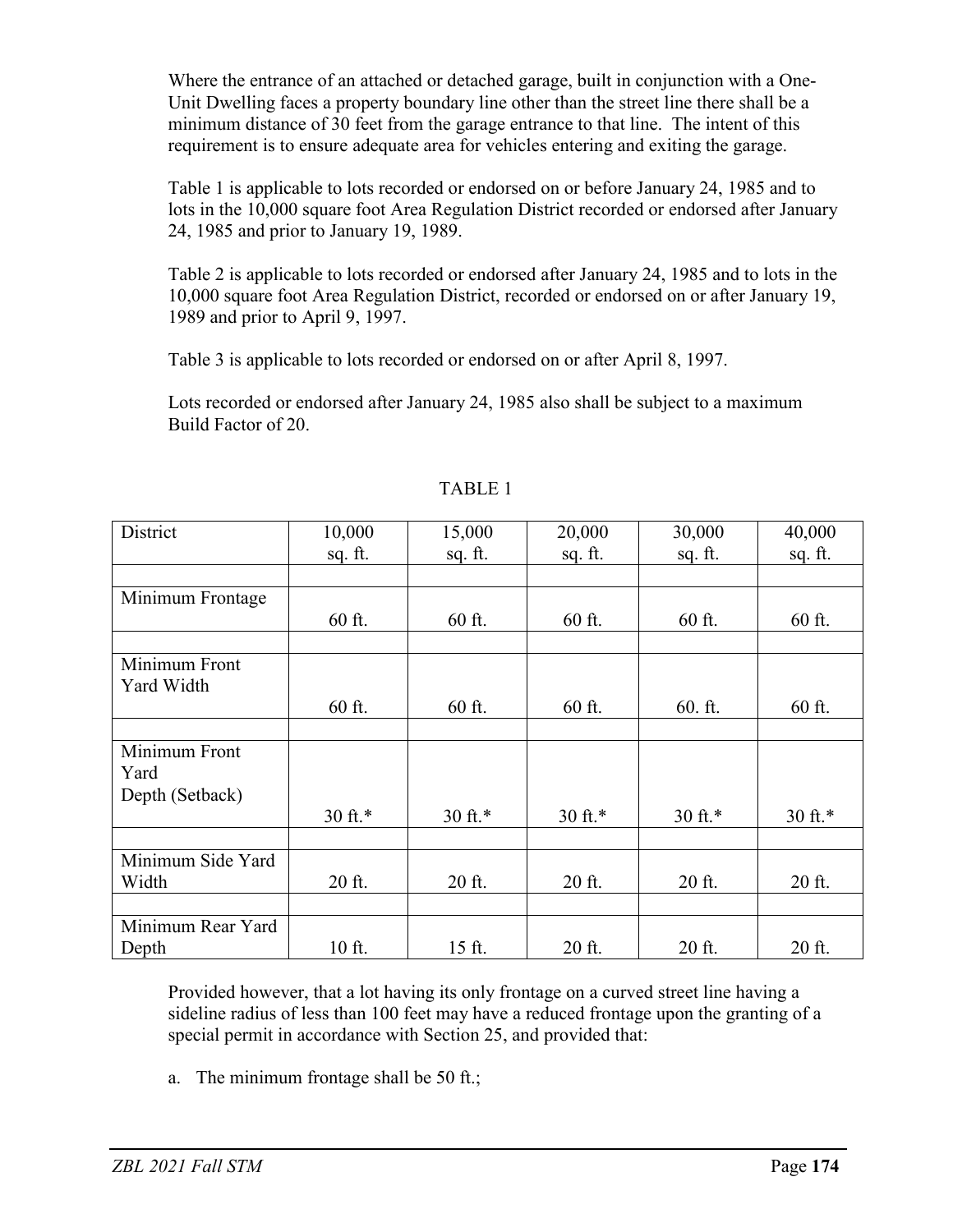- b. The minimum Front Yard width is maintained at the street setback line (house line), and
- c. All other dimensional zoning requirements are satisfied.

## TABLE 2

| Area Regulation           | 10,000             | 15,000             | 20,000             | 30,000     | 40,000     |
|---------------------------|--------------------|--------------------|--------------------|------------|------------|
| District                  | sq. ft.            | sq. ft.            | sq. ft.            | sq. ft.    | sq. ft.    |
|                           |                    |                    |                    |            |            |
| Minimum Frontage          | 75 ft.             | 80 ft.             | 100 ft.            | 120 ft.    | 140 ft.    |
|                           |                    |                    |                    |            |            |
| Minimum Front             |                    |                    |                    |            |            |
| Yard Width                | 75 ft.             | 80 ft.             | 100 ft.            | 120 ft.    | 140 ft.    |
|                           |                    |                    |                    |            |            |
| Minimum Front             |                    |                    |                    |            |            |
| <b>Yard Depth (Street</b> |                    |                    |                    |            |            |
| Setback)                  | $30 \text{ ft.}^*$ | $30 \text{ ft.}^*$ | $30 \text{ ft.}^*$ | 40 ft. $*$ | 40 ft. $*$ |
|                           |                    |                    |                    |            |            |
| Minimum Side Yard         |                    |                    |                    |            |            |
| Width (Side Line          |                    |                    |                    |            |            |
| Setback)                  | 20 ft.             | 20 ft.             | 20 ft.             | 20 ft.     | 20 ft.     |
|                           |                    |                    |                    |            |            |
| Minimum Rear Yard         |                    |                    |                    |            |            |
| Depth (Rear Line)         |                    |                    |                    |            |            |
| Setback)                  | 10 ft.             | 15 ft.             | 20 ft.             | 20 ft.     | 20 ft.     |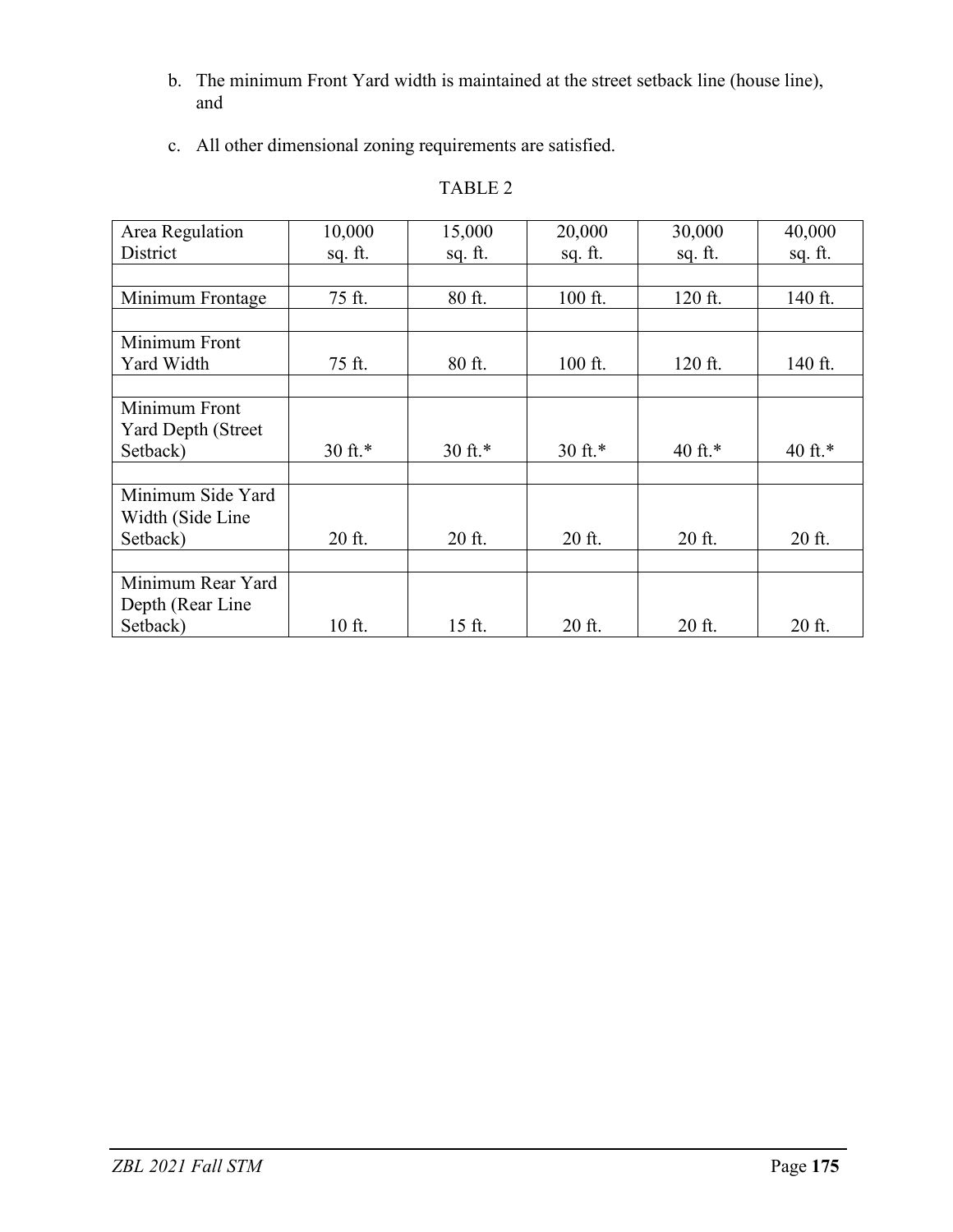| DI. |  |
|-----|--|
|-----|--|

| Area Regulation    | 10,000             | 15,000             | 20,000  | 30,000  | 40,000  |
|--------------------|--------------------|--------------------|---------|---------|---------|
| District           | sq. ft.            | sq. ft.            | sq. ft. | sq. ft. | sq. ft. |
|                    |                    |                    |         |         |         |
| Minimum Frontage   | 90 ft.             | 100 ft.            | 110 ft. | 175 ft. | 200 ft. |
|                    |                    |                    |         |         |         |
| Minimum Front Yard |                    |                    |         |         |         |
| Width              | 90 ft.             | 100 ft.            | 110 ft. | 175 ft. | 200 ft. |
|                    |                    |                    |         |         |         |
| Minimum Front Yard |                    |                    |         |         |         |
| Depth (Street      |                    |                    |         |         |         |
| Setback)           | $30 \text{ ft.}^*$ | $30 \text{ ft.}^*$ | 35 ft.* | 40 ft.* | 40 ft.* |
|                    |                    |                    |         |         |         |
| Minimum Side Yard  |                    |                    |         |         |         |
| Width (Side Line   |                    |                    |         |         |         |
| Setback)           | 20 ft.             | 20 ft.             | 20 ft.  | 30 ft.  | 40 ft.  |
|                    |                    |                    |         |         |         |
| Minimum Rear Yard  |                    |                    |         |         |         |
| Depth (Rear Line)  |                    |                    |         |         |         |
| Setback)           | 18 ft.             | 20 ft.             | 20 ft.  | 30 ft.  | 40 ft.  |

Provided however, that a lot having its only frontage on the curved sideline of a cul-desac bulb having a sideline radius of less than 100 feet may have a reduced frontage provided that:

- a. The minimum frontage shall be 50 feet;
- b. The minimum Front Yard width is maintained at the street setback line (house line);
- c. The maximum number of lots with frontage exclusively on the bulb of any cul-de-sac shall be three;
- d. All other dimensional zoning requirements are satisfied.

\*Where, on a frontage of 500 feet including the lot to be affected, or on a frontage between two intersecting or entering streets if such frontage is less than 500 feet, all existing buildings (if they are not less than three in number) have Front Yards of a depth greater than 30 feet, the minimum depth thereof shall be the depth required.

This Section shall not apply to lots in districts zoned as Lower Falls Village Commercial, Wellesley Square Commercial District, Business, Business A, Industrial, or Industrial A, except for the requirements for Front Yards. In the Lower Falls Village Commercial District and Wellesley Square Commercial District there shall be a minimum Front Yard depth of 5 feet. The frontage requirements of this Section shall not apply to lots located in a Residential Incentive Overlay District, regardless of whether or not the lot is developed under the provisions of Section 14F. There shall be no front yard depth requirement for